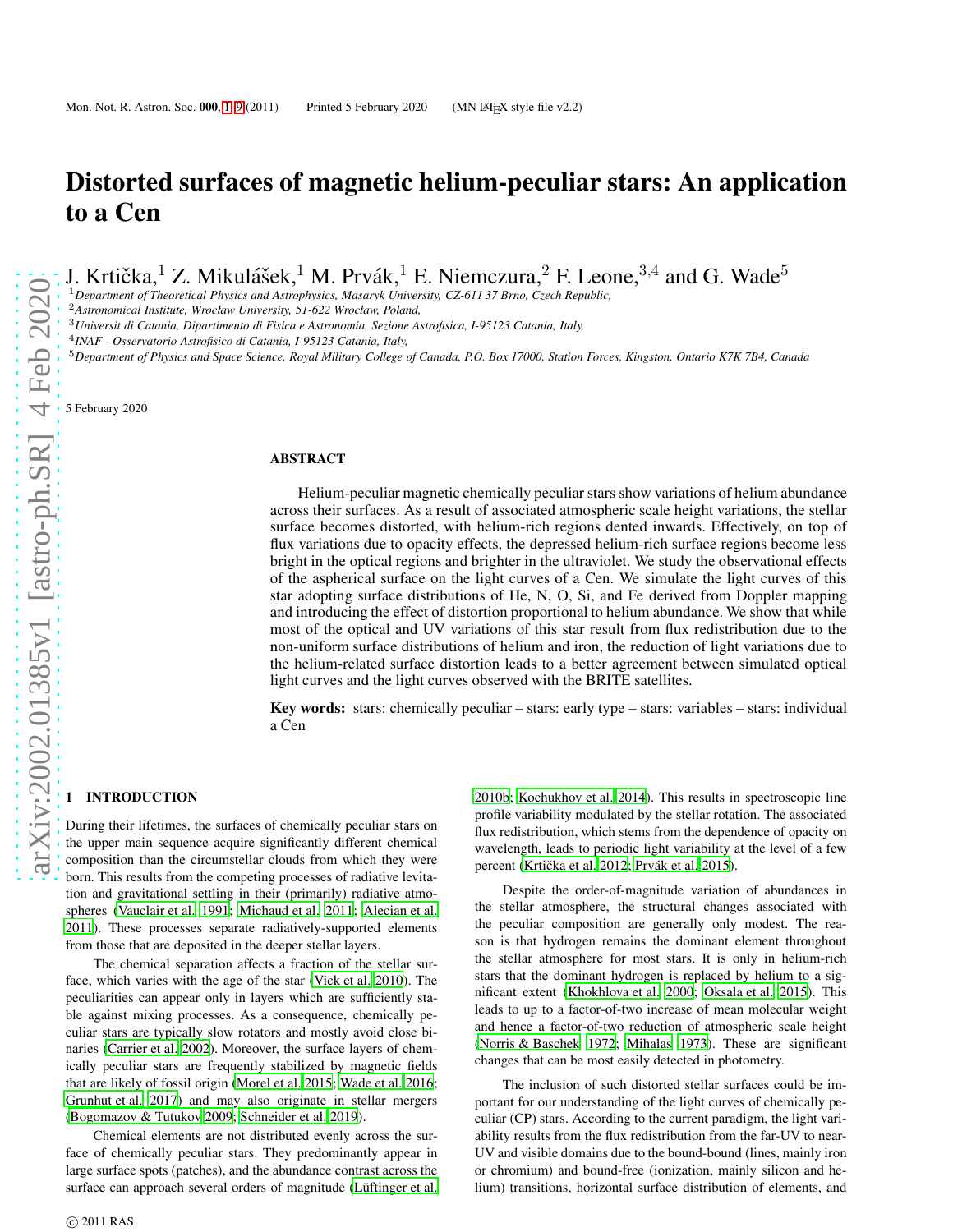## 2 *Krtička et al.*

stellar rotation (Krtička et al. 2012; Prvák et al. 2015). The simulated light curves of CP stars derived from the integrated flux of model atmospheres computed for abundances from Doppler maps typically agree with observations in the ultraviolet (UV) and optical domains. However, there are some details that remain unexplained, for example the difference between the Strömgren  $u$  and *v* light curves of  $θ$  Aur (Krtička et al. 2015) or the out-of-eclipse light variations of  $\sigma$  Ori E [\(Oksala et al. 2015](#page-8-11)). In some of these cases a distorted stellar surface may provide an explanation of the discrepancies.

Due to variation of surface helium abundance and the density scale height the stellar surface becomes distorted. We study the effect of distorted surface on the light curves of the helium-peculiar star a Cen (V761 Cen, HR 5378, HD 125823). The star a Cen is of particular interest in this context because it exhibits the most extreme variation of He abundance across its surface of any known He-peculiar star [\(Bohlender et al. 2010\)](#page-7-4). Hence it is the best-suited target to identify the potential effects of surface distortion.

## 2 THE SHAPE OF THE STELLAR SURFACE

The distortion of the stellar surface is connected with the variation of density scale height

$$
H = \frac{kT}{g\mu m_{\rm H}},\tag{1}
$$

which is given by the surface gravity g, hydrogen mass  $m<sub>H</sub>$ , and mean molecular weight  $\mu$ . In a helium-dominated gas, the mean molecular weight changes from about 0.6 for the solar chemical composition to about 1.3 for fully ionized helium. This implies a decrease of the density scale height by a factor of up to about 2 [\(Norris & Baschek 1972;](#page-8-12) [Mihalas 1973](#page-8-13)). However, the real change of the stellar radius is expected to be much smaller, because helium dominates only a fraction of the stellar envelope.

To quantitatively estimate the influence of variable molecular weight on the shape of the stellar surface we used MESA evolutionary models [\(Paxton et al. 2011](#page-8-15), [2013\)](#page-8-16) to calculate the interior structure of a Cen. We adopted the zero age main sequence mass  $M_0 = 5.6 M_{\odot}$  and let the model evolve for 32 Myr. These values correspond to the parameters of a Cen as determined by [Kochukhov & Bagnulo](#page-8-17) [\(2006](#page-8-17)).

We assume that the helium-rich region extends from the stellar surface up to the depth where the gas energy density  $3\rho kT/(2\mu m_{\rm H})$  starts to dominate the magnetic field energy density  $B^2/(8\pi)$ . One can expect that below this region the mixing processes do not allow for strong helium enrichment. The depth of this region was derived from the MESA model assuming magnetic field strength of 8 kG, which corresponds to the maximum modulus of the surface field of a Cen as derived from the magnetic Doppler imaging (MDI, [Wade et al. 2017](#page-8-18), Huang et al., in preparation). In a particular stellar model, this happens at the radius  $0.987 R_*$  corresponding to a Rosseland optical depth  $\tau_{\text{Ross}} = 460$ . We modified the derived MESA model by replacing hydrogen and helium mass fraction in the layers dominated by magnetic field by  $X = 0$  and  $Y = 0.98$ , respectively, and we let the model evolve for an arbitrarily short time of 1 yr. This should be long enough to allow the model to relax to a new hydrostatic structure of the outer layers, because the timescale of the approach to hydrostatic equilibrium is order of days for the whole star. The change of surface chemical composition resulted in a negligible change of the stellar luminosity, but the stellar radius  $R_*$  decreased by about 0.84% and the effective temperature increased by roughly  $\Delta T_{\rm eff} = 80$  K.



<span id="page-1-1"></span>Figure 1. The ratio of emergent fluxes from the hotter (by 80 K) depressed part of the stellar surface and flux from the normal part of the surface corrected for the different areas of these surfaces (Eq. [\(2\)](#page-1-0)). The fluxes were smoothed by a Gaussian filter with width  $100 \text{ Å}$  to show the changes in continuum. The dotted line denotes a ratio of unity.

The total brightness variations due to the distorted surface is a combination of the effect of the higher effective temperature and smaller radius, which compensate each other to keep the luminosity constant. The change of brightness as a function of wavelength can be described by a ratio of emergent fluxes  $H_{\lambda}$  calculated for the normal stellar effective temperature  $T_{\text{eff}}$  and for the effective temperature increased by  $\Delta T_{\rm eff}$ ,

<span id="page-1-0"></span>
$$
w_{\lambda} = \left(\frac{R_{\rm w}}{R_{\ast}}\right)^2 \frac{H_{\lambda}(T_{\rm eff} + \Delta T_{\rm eff})}{H_{\lambda}(T_{\rm eff})},\tag{2}
$$

where the geometrical factor accounts for a smaller radius  $R_w$  at the location of the distortion. From Fig. [1](#page-1-1) it follows that in the farultraviolet regions the temperature effect dominates due to the redistribution; therefore these wavelength regions become brighter. On the other hand, in the visible and near-ultraviolet regions the geometric factor dominates and these layers become fainter. These changes contribute to the larger flux variations caused by the opacity effects (Krtička et al. 2007), but affect only helium-rich regions of the stellar surface.

The distortion of the stellar surface contributes to the deviation from the spherical symmetry. Because the surface layers are rigidly rotating due to the magnetic field, the surface distortion leads to the precession of the star. Such problems were studied in the context of the influence of magnetic field on the stellar structure [\(Mestel & Takhar 1972;](#page-8-20) [Lander & Jones 2017\)](#page-8-21). The timescale of the evolution of the direction of the rotational axis is roughly given by the angular frequency of precession  $(2\pi/P)(I_w-I_0)/I_0$ , where  $P$  is the period of rotation and  $I_w$  and  $I_0$  are moments of inertia about the normal to the helium-rich region and about the principal rotation axis, respectively (assuming helium spot at the equator). From this follows the typical timescale of about  $10^4$  yr, which was determined using the moments of inertia calculated from the output of the MESA models discussed above.

The precessional motion of the rotational axis can be observationally tested by study of rotational period variations, but corresponding changes are very small (Mikulášek, et al. 2008). On the other hand, the bulk of the star is not confined by the magnetic field and the precessional motion is accompanied by interior flows, which are oscillatory on the precession timescale [\(Mestel &](#page-8-20) Takhar [1972](#page-8-20); [Lander & Jones 2017](#page-8-21)). This could possibly explain long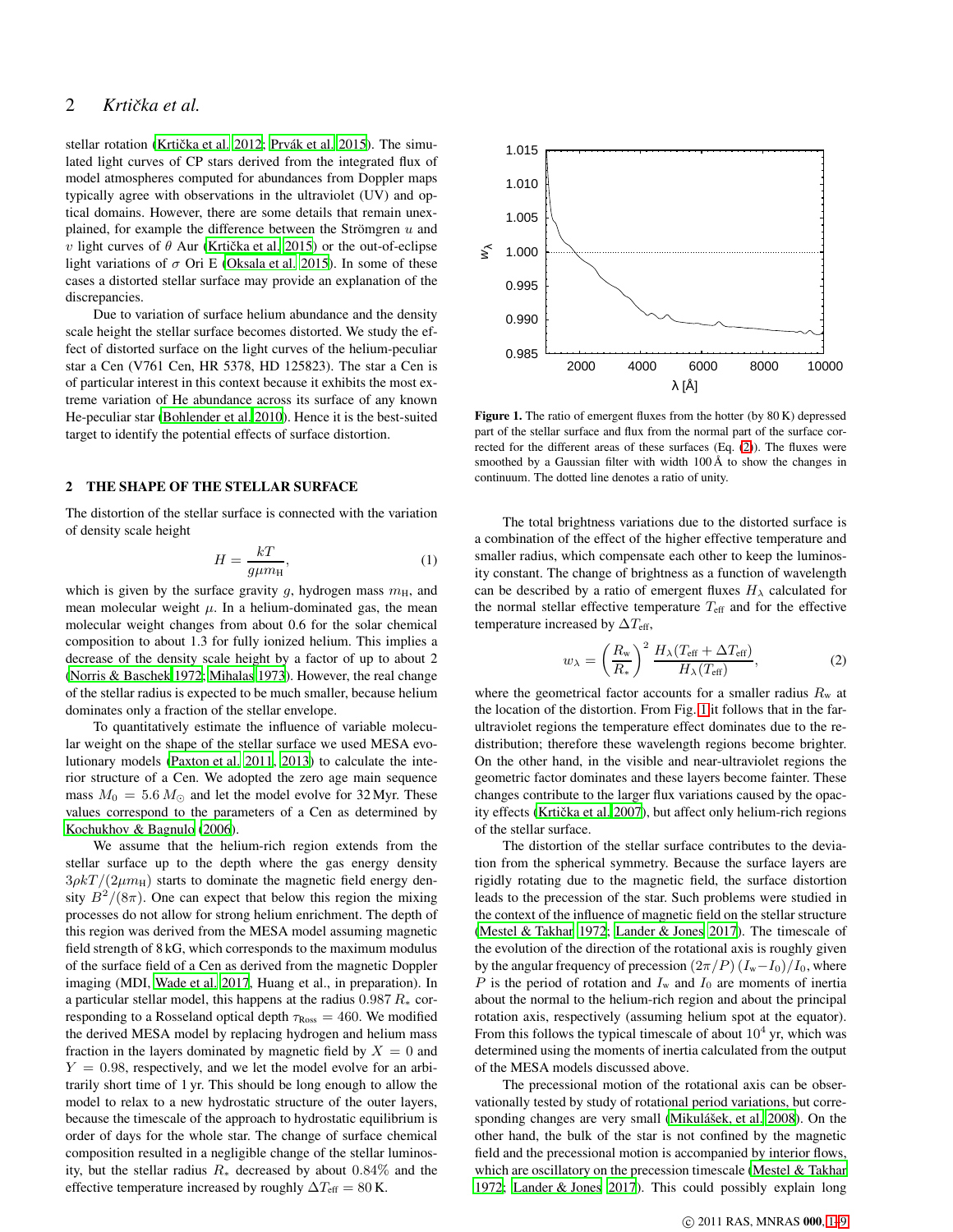Table 1. Parameters of a Cen (Huang et al., in preparation).

<span id="page-2-1"></span>

| Effective temperature $T_{\text{eff}}$ | 19 000 K                                |
|----------------------------------------|-----------------------------------------|
| Surface gravity $log q$ (cgs)          | 4.0                                     |
| Inclination i                          | $70^{\circ}$                            |
| Microturbulent velocity                | $2 \,\rm km\,s^{-1}$                    |
| Helium abundance                       | $-2.2 < \varepsilon_{\text{He}} < 1.5$  |
| Nitrogen abundance                     | $-4.3 < \varepsilon_{\rm N} < -2.9$     |
| Oxygen abundance                       | $-3.4 < \varepsilon_0 < -2.1$           |
| Silicon abundance                      | $-5.4 < \varepsilon_{Si} < -3.0$        |
| Iron abundance                         | $-5.6 < \varepsilon_{\text{Fe}} < -1.9$ |
|                                        |                                         |

timescales of rotational period evolution observed in some he-lium peculiar stars (Mikulášek, et al. 2008; [Shultz, et al. 2019\)](#page-8-23), that cannot be explained by rotational braking by magnetized wind [\(Ud-Doula, Owocki & Townsend 2009\)](#page-8-24).

The stability considerations require that the star rotates along the axis with largest corresponding moment of inertia, that is, with helium-rich regions located around the poles. This does not appear in real stars implying either long relaxation processes or the existence of another stronger surface distortion.

The distortion of the stellar surface due to helium abundance variations may be modified by the effect of the magnetic field [\(Mihalas 1973](#page-8-13)). While the poloidal field likely does not significantly contribute to the pressure gradient due to small variations of the poloidal field component in the atmosphere, the toroidal field component may have more significant effect.

## 3 ULTRAVIOLET AND VISUAL VARIABILITY

## 3.1 The observed rotational variability of a Cen

The magnetic helium weak/strong chemically peculiar star a Cen is known as spectroscopic, photometric, and magnetic variable with a period of 8.817 d which was identified with its rotational period [\(Mihalas 1973](#page-8-13); [Catalano & Leone 1996](#page-7-5)). The simultaneous analysis of 99 497 relevant observational data covering the time interval 1967–2016 shows that the observed variations can be satisfactorily well approximated by the linear ephemeris

$$
JD = 2\,451\,977.386(19) + 8.816\,966(10) \times E. \tag{3}
$$

The period analysis, which is based on *uvby* [\(Norris 1971;](#page-8-25) [Pedersen & Thomsen 1977](#page-8-26); [Catalano & Leone 1996](#page-7-5)), Hipparcos [\(ESA 1997\)](#page-7-6), SMEI (Pigulski, priv. comm.), and BRITE photometry, He line strengths [\(Norris 1971](#page-8-25); [Underhill et al.](#page-8-27) [1975;](#page-8-27) [Pedersen & Thomsen 1977\)](#page-8-26), magnetic field measurements [\(Borra et al. 1983](#page-7-7)), and our own He line spectroscopy and magnetic field measurements, will be published elsewhere (Mikulášek et al., in preparation). The zero phase corresponds to the maximum strength of He lines. We used this ephemeris for the simulations that follow<sup>[1](#page-2-0)</sup>.

#### 3.2 Simulation of the SED variability

The simulation of the variability of the spectral energy distribution (SED) of a Cen is based on the model atmosphere <span id="page-2-2"></span>Table 2. Individual abundances  $\varepsilon_{\text{He}}$ ,  $\varepsilon_{\text{N}}$ ,  $\varepsilon_{\text{O}}$ ,  $\varepsilon_{\text{Si}}$ , and  $\varepsilon_{\text{Fe}}$  of the model grid.

|    | He $-1.5$ $-1.0$ $-0.5$ 0.0 0.5 1.0 1.5                        |  |  |  |  |
|----|----------------------------------------------------------------|--|--|--|--|
|    | $N = -3.9 -3.4 -2.9$                                           |  |  |  |  |
|    | $Q = -2.6 -2.1$                                                |  |  |  |  |
|    | $\text{Si}$ $-5.5$ $-5.0$ $-4.5$ $-4.0$ $-3.5$ $-3.0$          |  |  |  |  |
| Fe | $-5.9$ $-5.4$ $-4.9$ $-4.4$ $-3.9$ $-3.4$ $-2.9$ $-2.4$ $-1.9$ |  |  |  |  |

code TLUSTY200 [\(Hubeny 1988](#page-7-8); [Lanz & Hubeny 2003](#page-8-28)). The list of included elements, ionization states, and the atomic data used for the atmosphere modelling are the same as used by [Lanz & Hubeny](#page-8-29) [\(2007](#page-8-29)). The data are appropriate for B-type stars and they were mostly calculated within the Opacity and Iron Projects [\(Seaton et al. 1992](#page-8-30); [Hummer et al. 1993](#page-8-31)). Our calculations assumed the (fixed) effective temperature and surface gravity given in Table [1.](#page-2-1) We calculated a grid of LTE model atmospheres parametrized by abundances of helium, nitrogen, oxygen, silicon, and iron (see Table [2\)](#page-2-2). The abundances cover the range of abundances found on the surface of a Cen from the MDI, except for the lowest abundances of helium, nitrogen, and oxygen. Our test showed that these elements at their lowest abundances found from the MDI do not significantly influence the emergent flux. For all other elements not included in the MDI we assumed solar abundances after [Asplund et al. \(2009\)](#page-7-9). In the model atmospheres, we assumed the chemical stratification to be vertically homogeneous, although vertical abundance gradients may exist in helium rich stars [\(Vauclair et al. 1991;](#page-8-0) [Leone & Lanzafame 1997](#page-8-32); [Leone 1998](#page-8-33)). In the following  $\varepsilon_{el}$  denotes abundances relative to hydrogen by number, i.e.,  $\varepsilon_{el} = \log (N_{el}/N_{\rm H}).$ 

Synthetic spectra were calculated from the model atmospheres using the SYNSPEC45 code assuming the same abundances as the model atmosphere calculations. For the grid of abundances specified in Table [2,](#page-2-2) we derived the abundance-dependent specific intensities  $I(\lambda, \theta, \{\varepsilon\})$  for 20 equidistantly-spaced values of  $\cos \theta$ , where  $\theta$  is the angle between the normal to the surface and the line of sight, and  $\{\varepsilon\}$  denotes vector of abundances,  $\{\varepsilon\} = (\varepsilon_{\text{He}}, \varepsilon_{\text{N}}, \varepsilon_{\text{O}}, \varepsilon_{\text{Si}}, \varepsilon_{\text{Fe}}).$  The original linelist provided with SYNSPEC45 was extended by about 23 million iron lines derived from theoretical and observational line lists downloaded in 2013 from the Kurucz website<sup>[2](#page-2-3)</sup>.

The basic photometric quantity observed at a distance  $D$  from the star is the radiative flux in a band  $c$  [\(Hubeny & Mihalas 2014](#page-7-10))

<span id="page-2-4"></span>
$$
f_c = \left(\frac{R_*}{D}\right)^2 \int\limits_{\text{visible} \atop \text{surface}} I_c(\theta, \Omega) \cos \theta \, d\Omega, \tag{4}
$$

where  $R_*$  is the stellar radius. The specific intensity  $I_c(\theta, \Omega)$  in the band c varies across the stellar surface. The intensity is obtained by interpolating between intensities from the grid of  $I_c(\theta, \{\varepsilon\})$  at each surface point with spherical coordinates  $\Omega$ . The intensities from the grid are calculated as

<span id="page-2-5"></span>
$$
I_c(\theta, \{\varepsilon\}) = \int_0^\infty \Phi_c(\lambda) I(\lambda, \theta, \{\varepsilon\}) d\lambda.
$$
 (5)

The response function  $\Phi_c(\lambda)$  for individual bands is derived by either fitting the tabulated response functions for BRITE bands

<span id="page-2-0"></span> $1$  The rotational period, derived from the above mentioned observations and new high-precision data from TESS satellite,  $P = 8.816991(9)$  d (for full period analysis see Mikulášek et al., in preparation) does not contradict the ephemeris used in this paper.

<span id="page-2-3"></span><sup>2</sup> http://kurucz.harvard.edu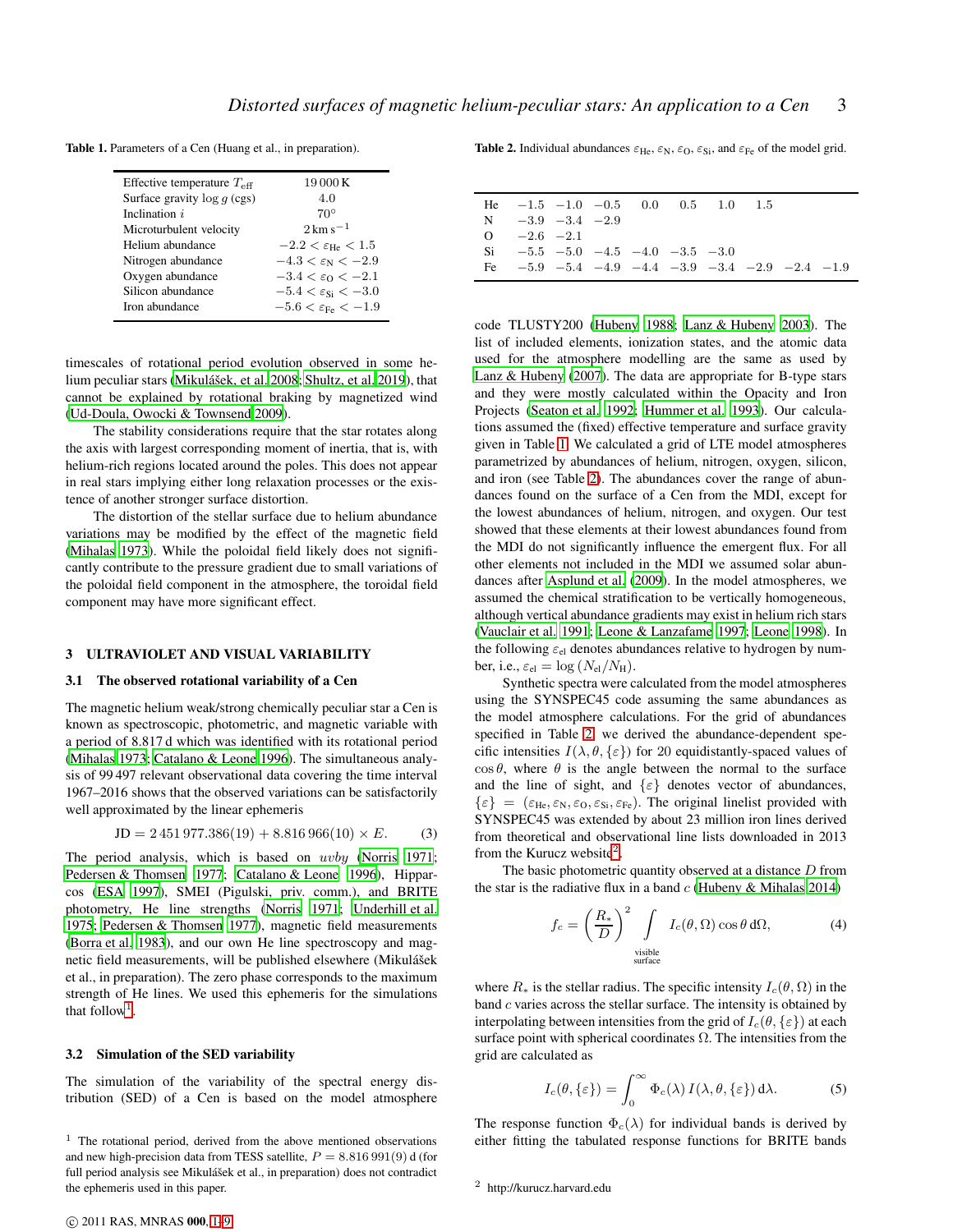## 4 *Krticka et al. ˇ*

[\(Weiss et al. 2014\)](#page-8-34) or simply assuming a Gaussian function for UV and uvby variations (see Krtička et al. 2007 for adopted coefficients for Strömgren bands).

For a comparison with the observed light variations we calculate the magnitude difference in a given band defined as

<span id="page-3-1"></span>
$$
\Delta m_c = -2.5 \log \left( \frac{f_c}{f_c^{\text{ref}}} \right),\tag{6}
$$

where  $f_c$  is calculated from Eq. [4.](#page-2-4) Here  $f_c^{\text{ref}}$  is the reference flux obtained under the condition that the mean magnitude difference over the rotational period is zero.

The influence of the aspherical distorted stellar surface was approximated by a function

<span id="page-3-3"></span>
$$
w_{\lambda}(\varepsilon_{\text{He}}) = 1 + \left[\frac{1}{\pi} \arctan\left(\frac{\varepsilon_{\text{He}}}{\Delta \varepsilon}\right) + \frac{1}{2}\right] \left(w_{\lambda}^{0} - 1\right), \quad (7)
$$

where we selected  $\Delta \varepsilon = 0.2$  and the values of  $w_\lambda^0$  were taken from Fig. [1.](#page-1-1) The function was selected for convenience, because it gives  $w_{\lambda} = 1$  for small  $\varepsilon_{\text{He}}$  and  $w_{\lambda} = w_{\lambda}^0$  for large  $\varepsilon_{\text{He}}$ . The effect of distortion was included in our simulations by multiplication of intensities expressed by Eq. [\(5\)](#page-2-5) by  $w_{\lambda}$ .

There is an additional effect connected with distortion of the stellar surface in addition to the change of the surface brightness. As a result of distortion, the normal to the surface no longer has a radial direction, but is tilted with respect to the radial direction. This has to be accounted for when interpolating between the specific intensities as a function of  $\theta$  in Eq. [\(4\)](#page-2-4). We included this effect in our models and it turns out that this leads to a change of the light curve on the order of 10<sup>−</sup><sup>4</sup> mag. Because we do not know the detailed structure of the surface anyway, we neglected this effect in the simulated light curves presented here.

## 3.3 Influence of abundances on model atmospheres and emergent flux: the case without surface asphericity

Individual elements influence the temperature distribution via light absorption due to bound-bound (line) and bound-free (continuum) transitions. As a result, the temperature in the continuum-forming region of the model atmosphere (for  $\tau_{\text{ross}} \approx 0.1 - 1$ ) increases with increasing abundance of given element (see Fig. [2\)](#page-3-0). The influence of helium, silicon, and iron is the strongest, while the effect of nitrogen and oxygen is only marginal.

Enhanced opacity in atmospheres with overabundance of individual elements together with the associated modified temperature structure lead to the redistribution of flux from wavelength regions with strong opacity of a given element to regions with low opacity. Because the regions with strong opacity appear typically in the far-UV region, the flux is typically redistributed from the far-UV to the near-UV and optical regions (see Fig. [3\)](#page-4-0). Consequently, overabundant spots are typically bright in the visual and near-UV bands, and are dark in the far-UV bands. However, these variations are not monotonic due to the non-monotonic dependence of opacity on wavelength.

These flux changes can be detected as SED variability in the UV and optical regions. To understand the optical variations, we also plot the relative magnitude difference

<span id="page-3-2"></span>
$$
\Delta m_{\lambda} = -2.5 \log \left( \frac{H_{\lambda}(\{\varepsilon\})}{H_{\lambda}^{\text{ref}}} \right), \tag{8}
$$

as a function of wavelength in Fig. [3.](#page-4-0) Here  $H_{\lambda}^{\text{ref}}$  is the reference flux calculated for nearly solar chemical composition ( $\varepsilon_{\text{He}} = -1.0$ ,



<span id="page-3-0"></span>Figure 2. *Upper plot:* Dependence of temperature on the Rosseland optical depth  $\tau_{\text{ross}}$  in a reference model atmosphere with nearly solar chemical composition ( $\varepsilon_{\text{He}} = -1.0$ ,  $\varepsilon_{\text{N}} = -3.9$ ,  $\varepsilon_{\text{O}} = -2.6$ ,  $\varepsilon_{\text{Si}} = -4.5$ , and  $\varepsilon_{\text{Fe}} = -4.4$ ). *Lower plot*: The relative difference between the temperature in the model atmosphere with modified abundance of a given element and the temperature in the reference model.

 $\varepsilon_N = -3.9$ ,  $\varepsilon_O = -2.6$ ,  $\varepsilon_{Si} = -4.5$ , and  $\varepsilon_{Fe} = -4.4$ ). From Fig. [3](#page-4-0) it follows that the absolute value of the relative magnitude difference is the largest in the  $u$ -band of the Strömgren photometric system due to helium and iron, while the relative magnitude difference is nearly the same in the visual bands  $(v, b, \text{ and } y)$ . An apparent maximum of the relative magnitude difference in the  $u$ -band in the model with enhanced helium abundance is caused by the filling of the Balmer jump. In the helium-rich models (typically for  $\varepsilon_{\text{He}} > 0.5$ ), the hydrogen Balmer jump vanishes, while the jumps due to helium become visible. From Fig. [3](#page-4-0) it also follows that nitrogen and oxygen do not significantly influence the visible light curve.

#### 3.4 Predicted visual and ultraviolet variations

Simulated light curves were calculated from Eq. [\(6\)](#page-3-1) as a function of rotational phase. We used the abundance maps derived from MDI [\(Wade et al. 2017,](#page-8-18) Huang et al., in preparation) and the emergent fluxes computed with the SYNSPEC code.

As a first step, we studied the influence of individual elements separately, neglecting the distorted surface. We calculated visual light variations from the abundance map of a single element, assuming fixed abundance of other elements ( $\varepsilon_{\text{He}} = -1.0$ ,  $\varepsilon_N = -3.9, \, \varepsilon_0 = -2.6, \, \varepsilon_{Si} = -4.5, \, \text{and} \, \varepsilon_{Fe} = -4.4$ ). Fig. [4](#page-5-0) shows that helium and iron contribute principally to the visual light variations. These elements show large overabundance in the spots and large abundance variations on the stellar surface. The light curves reflect the abundance variations on the visible part of the stellar surface. As a result of the anticorrelation of the helium and iron surface distributions, the light curves due to these elements are also anticorrelated. The influence of nitrogen, oxygen, and silicon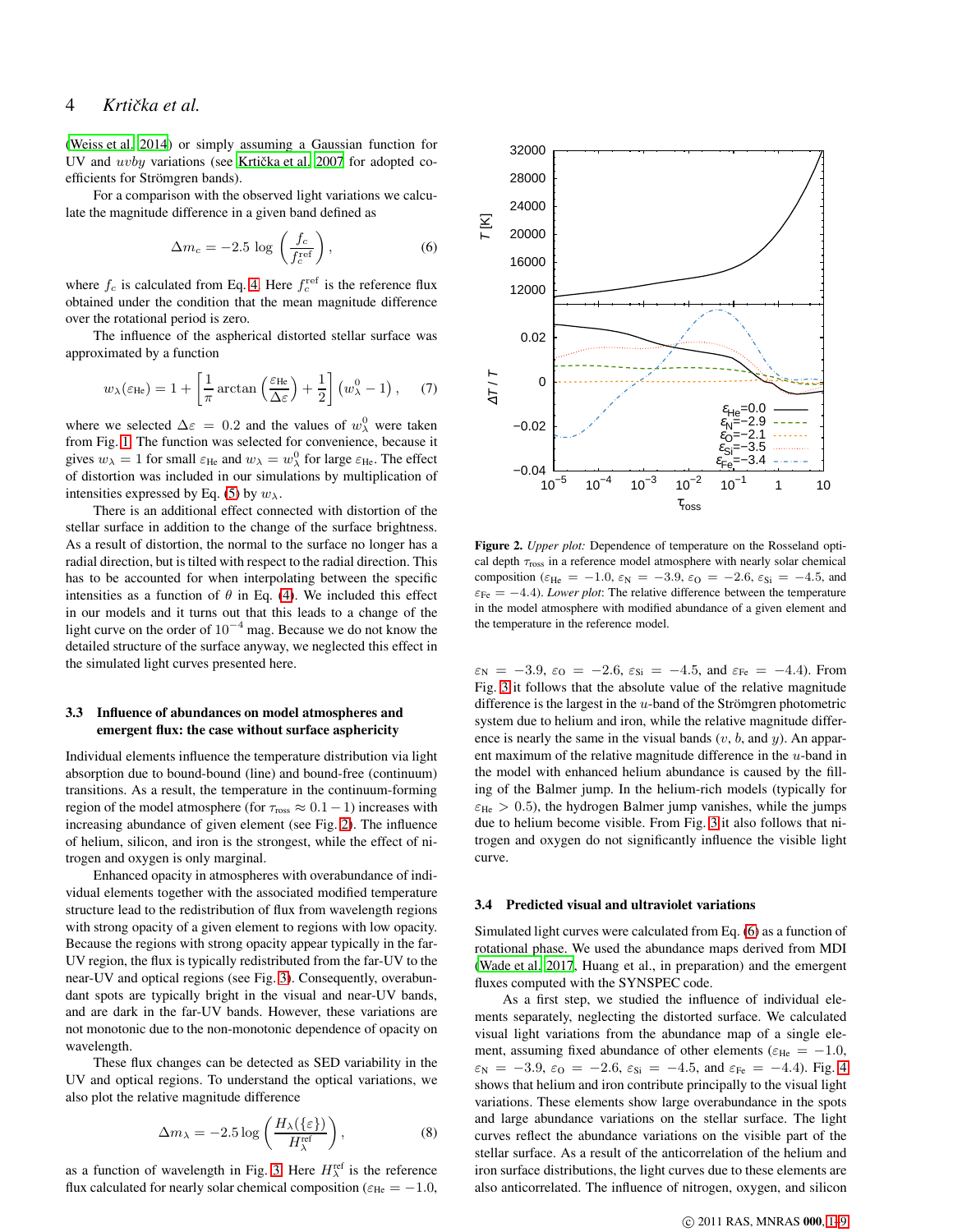

<span id="page-4-0"></span>**Figure 3.** *Upper plot:* Emergent flux from a reference model atmosphere with nearly solar chemical composition ( $\varepsilon_{\text{He}} = -1.0$ ,  $\varepsilon_{\text{N}} = -3.9$ ,  $\varepsilon_{\text{O}} = -2.6$ ,  $\varepsilon_{\text{Si}} = -4.5$ , and  $\varepsilon_{\text{Fe}} = -4.4$ ) as a function of wavelength. *Lower plot*: The emergent flux from the model atmospheres with enhanced abundances of individual elements relative to the flux from a reference model. Fluxes were smoothed by a Gaussian filter with a dispersion of  $10 \text{ Å}$ . The inset in the upper plot shows magnitude difference (Eq. [\(8\)](#page-3-2)) between the emergent fluxes calculated with enhanced abundances of individual elements and the reference flux with near-solar chemical composition. The fluxes were smoothed by a Gaussian filter with a dispersion of 100 Å.

on the visual light variations is only marginal. This is not unexpected in the case of nitrogen and oxygen, but the light curves due to the silicon show surprisingly low amplitudes. The reason is the same for all these elements, because they do not significantly influence the emergent flux (see Fig. [3\)](#page-4-0) and none of these elements show large spots close to the center of the visible disk. A small role of silicon in the overall light variability of a Cen was already unveiled by [Molnar \(1974\)](#page-8-35).

The light curve calculated from the surface distributions of all elements is given in Fig. [5](#page-5-1) for the Strömgren photometric system and in Fig. [6](#page-5-2) for the BRITE observations. The light curve is dominated by iron in the optical region, and helium influences the light curve in the  $u$  color. The adopted model explains most of the light variability in the optical bands  $vby$  of the Strömgren photometric system and in the blue and red bands of BRITE. The inclusion of surface distortion via Eq. [\(7\)](#page-3-3) dampens the variations due to helium and leads to a better agreement between light curves predicted for a Cen and observed with the BRITE satellite (Fig. [6\)](#page-5-2). For BRITE photometry, the inclusion of surface distortion leads to a decrease of reduced  $\chi^2$  from 19 to 13 in the blue domain and from 10 to 7 in the red domain.

It remains unexplained why the shape of the light minimum during the phases  $\varphi \in [-0.1, 0.4]$ , where our model predicts local maximum due to helium, is not reproduced by the observations. This is particularly clear in comparison with the BRITE data. The local maximum due to helium is (in accordance with Fig. [3\)](#page-4-0) strongest in the near-UV u band. Helium dominates the light curve due to large spot with  $\varepsilon_{\text{He}} > 0.5$  on the visible hemisphere. The

c 2011 RAS, MNRAS 000, [1–](#page-0-0)9

corresponding feature is completely missing in the observations. As a result of this, the observed and predicted light curves disagree around phase  $\varphi \approx 0.0$  in u. The disagreement in the u colour could be connected with the fact that the variations due to iron and helium partially cancel in this domain. Consequently, the predicted light variations are particularly sensitive to inaccuracies in the abundance maps or model opacities. Omission of additional elements, NLTE effects or vertical abundance stratification may also contribute to the disagreement between observation and theory. [Sokolov \(2012\)](#page-8-36) concluded that besides iron also chromium and nickel shape the UV flux distribution of a Cen, thus possibly affecting the optical light variability. [Wade et al. \(2017](#page-8-18)) discussed presence of pulsations with similar amplitude as that due to distortion. However, their effect on the BRITE curve is rather small, because period of pulsations and rotation are not commensurable and the BRITE light curve was averaged in phase intervals.

The light variability is caused by the flux redistribution from short wavelength regions. This results in UV flux variations detected by [Molnar \(1974\)](#page-8-35) and [Sokolov](#page-8-36) [\(2012](#page-8-36)). To test the predicted UV light curves, we extracted large-aperture, low-dispersion IUE spectra of a Cen from the INES archive [\(Wamsteker et al. 2000](#page-8-37), see Table [3\)](#page-5-3) using the SPLAT package [\(Draper 2004](#page-7-11); [Skoda et al.](#page-8-38) [2014](#page-8-38)). The comparison of observed and predicted narrow-band UV variations calculated using a Gaussian filter with dispersion of 50 Å is given in Fig. [7.](#page-6-0) Because the UV variations are dominated by the effect of opacities and the effect of distortion is marginal in the UV domain, we plot only the light curves that account for both surface opacity variations and distortion. The comparison shows that the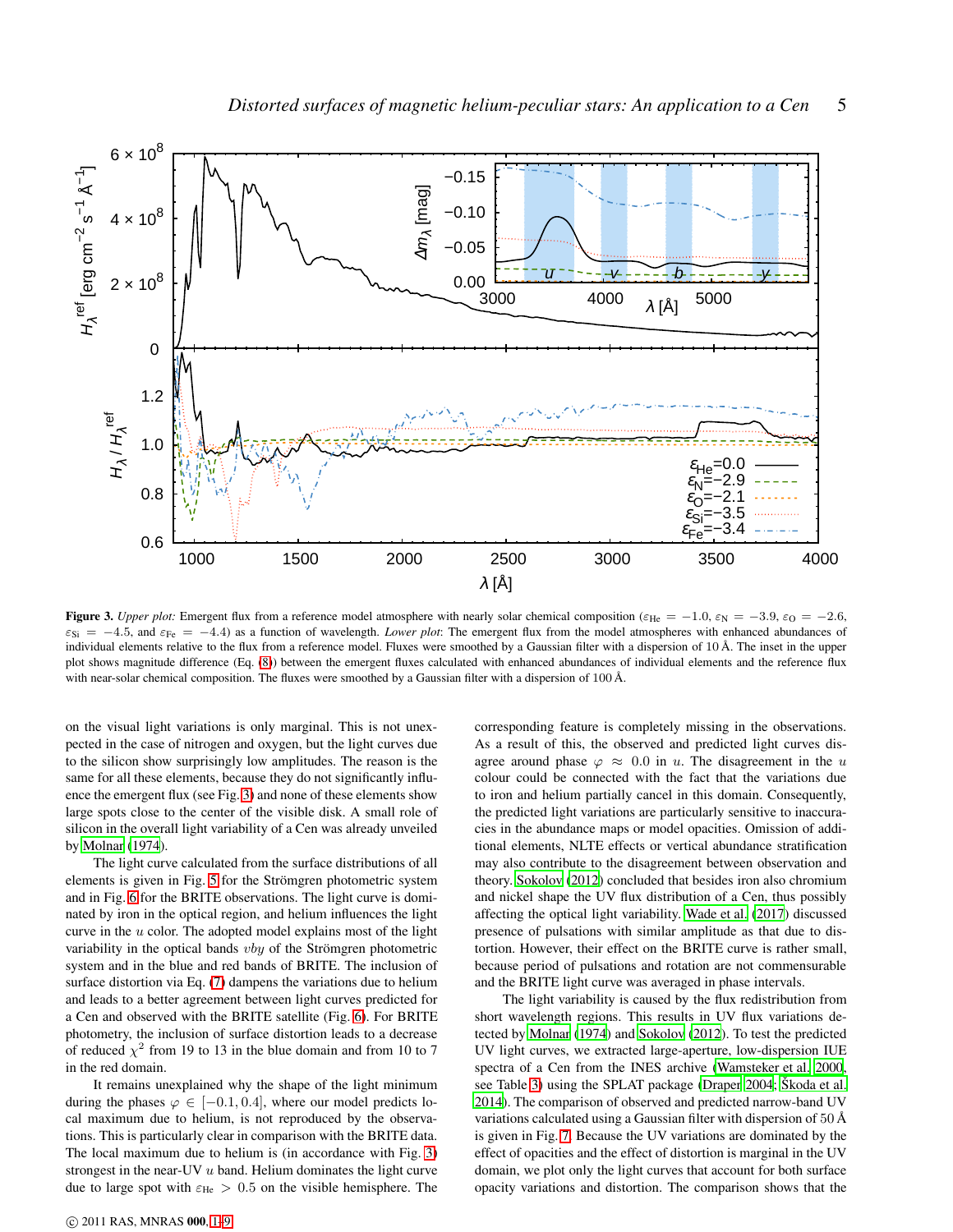

<span id="page-5-0"></span>Figure 4. Simulated light variations of a Cen in the Strömgren photometric system calculated from abundance maps of one element only, neglecting the aspherical surface. The abundance of other elements was fixed. Light curves in individual filters have been vertically shifted to more clearly illustrate the light variability.



<span id="page-5-1"></span>Figure 5. Predicted light variations of a Cen with inclusion of surface distortion (solid lines) and without distortion (dashed lines) computed taking into account helium, nitrogen, oxygen, silicon, and iron surface abundance distributions in comparison with observed light variations in the colors of the Strömgren photometric system [\(Pedersen & Thomsen 1977](#page-8-26); [Catalano & Leone 1996](#page-7-5)). Light curves in individual filters were vertically shifted to more clearly illustrate the light variability.



<span id="page-5-2"></span>Figure 6. Same as Fig. [5,](#page-5-1) however for BRITE observations in blue (BRITE Austria, BAb) and red (UniBRITE, UBr, and BRITE Toronto, BTr) domains. Data were averaged in phase intervals.

Table 3. List of the IUE observations of a Cen.

<span id="page-5-3"></span>

| Image | SWP camera<br>Julian date<br>$2,400,000+$ | Phase | Image | LWR camera<br>Julian date<br>$2,400,000+$ | Phase |
|-------|-------------------------------------------|-------|-------|-------------------------------------------|-------|
| 02112 | 43716.20883                               | 0.036 | 01901 | 43716.20120                               | 0.035 |
| 02168 | 43722.19095                               | 0.715 | 01941 | 43722.18401                               | 0.714 |
| 02175 | 73723.17280                               | 0.826 | 01951 | 43723.16725                               | 0.825 |
| 02182 | 43724.14355                               | 0.936 | 01965 | 43724.13660                               | 0.935 |
| 02199 | 43725.12749                               | 0.048 | 01979 | 43725.12194                               | 0.047 |
| 02212 | 43726.17045                               | 0.166 | 01990 | 43726.16490                               | 0.165 |
| 02223 | 43727.12593                               | 0.274 | 01998 | 43727.11829                               | 0.274 |
| 02240 | 43729.12783                               | 0.502 | 02039 | 43731.11237                               | 0.727 |
| 02257 | 43731.11793                               | 0.727 | 02054 | 43732.77056                               | 0.915 |
| 02271 | 43732.77681                               | 0.915 | 02089 | 43737.07990                               | 0.403 |
| 02287 | 43734.80857                               | 0.146 | 02106 | 43739.13249                               | 0.636 |
| 02311 | 43737.08615                               | 0.404 |       |                                           |       |
| 02330 | 43739.14012                               | 0.637 |       |                                           |       |

flux variations agree nicely, with the difference between observations and simulation being comparable to the observational uncertainty.

As follows from Fig. [3,](#page-4-0) light variations in UV are dominated by iron. Near-UV variations with  $\lambda > 1700$  Å are in phase with optical variations [\(Sokolov 2012](#page-8-36)), because iron-rich regions are bright in this wavelength domain (see Fig. [3\)](#page-4-0). On the other hand, iron line absorption is especially important around  $1550 \text{ Å}$ . For the shortest wavelengths observed, around  $1200 \text{ Å}$ , silicon and helium also influence the flux variations. Our calculations agree with the results of [Sokolov \(2012\)](#page-8-36), who also found that iron, silicon, and additionally carbon determine the flux distribution and its variability in the UV spectral domain of a Cen.

The simulated ultraviolet SED agrees nicely with the observed flux distribution at individual rotational phases (Fig. [8\)](#page-7-12). The flux distribution is plotted for the rotational phases close to the maximum of iron and helium line strength.

## 4 CONCLUSIONS

We studied the effect of an aspherical distorted stellar surface on the observational properties of helium chemically peculiar stars.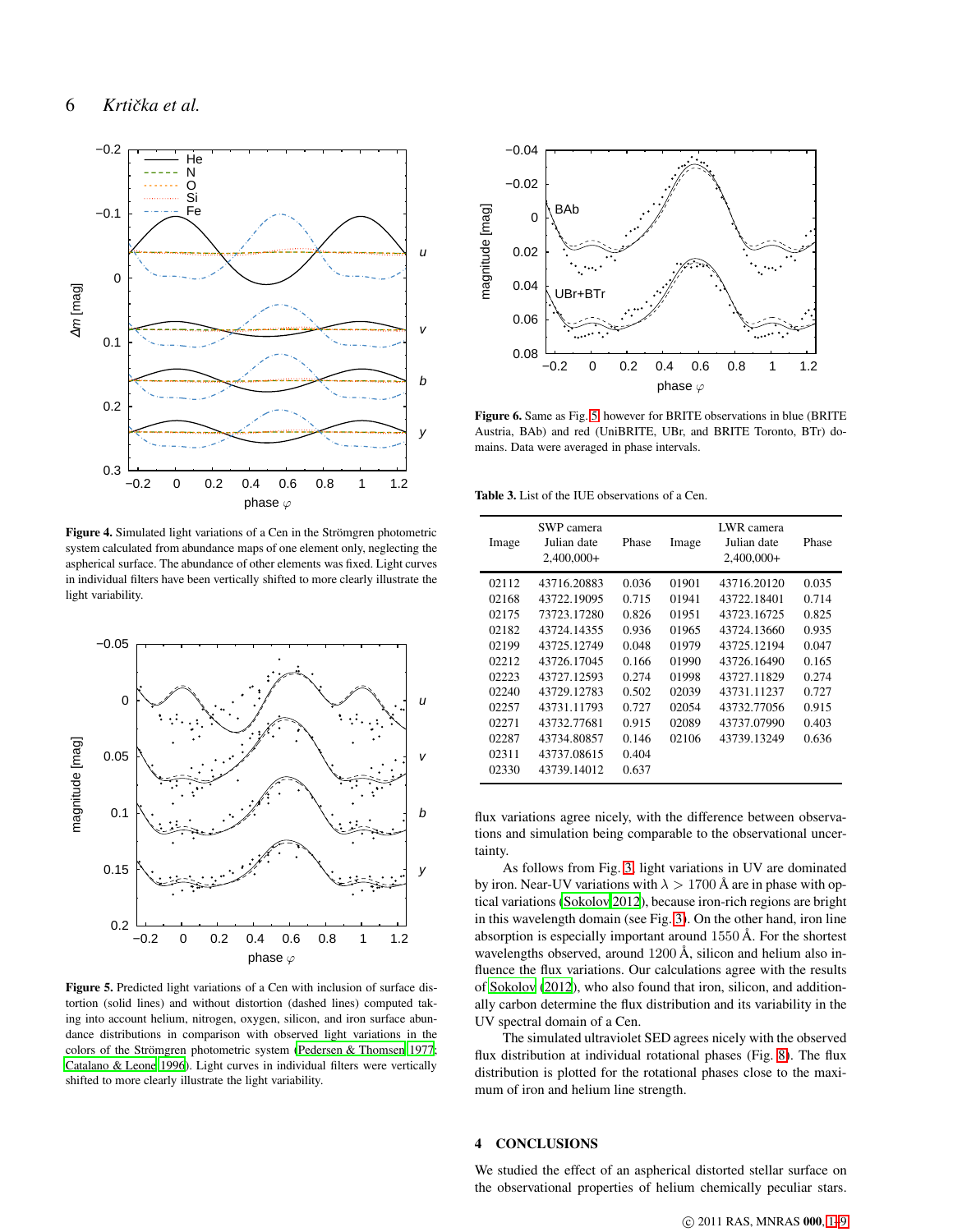

<span id="page-6-0"></span>Figure 7. Comparison of the predicted (solid line) and observed (dots) UV light variations for different wavelengths. Curves for individual wavelengths were vertically shifted to more clearly illustrate the variability. The vertical scale is given in the bottom left corner of each graph. Error bars, which are plotted on the left side of the graphs, were derived from IUE observations at each passband.

Helium-rich magnetic chemically peculiar stars show uneven surface distributions of helium. As a result of this, the density scale height varies across the stellar surface. Consequently, helium-rich regions are depressed inwards and show effectively lower local radius and higher effective temperature, keeping the total luminosity constant. From the photometric point of view, helium-rich regions become slightly brighter in the far-ultraviolet region due to the distortion of the stellar surface, while becoming fainter in the nearultraviolet and optical regions.

We demonstrated the effect of the distorted surface on heliumrich magnetic chemically peculiar star a Cen. We calculated model atmospheres with a chemical composition corresponding to the abundance maps derived using magnetic Doppler imaging of this star. We integrated the emergent flux across the chemically inhomogeneous stellar surface to predict the light variability. We have shown that most of the light variability is due to the redistribution of the flux from far-ultraviolet to the near-ultraviolet and optical re-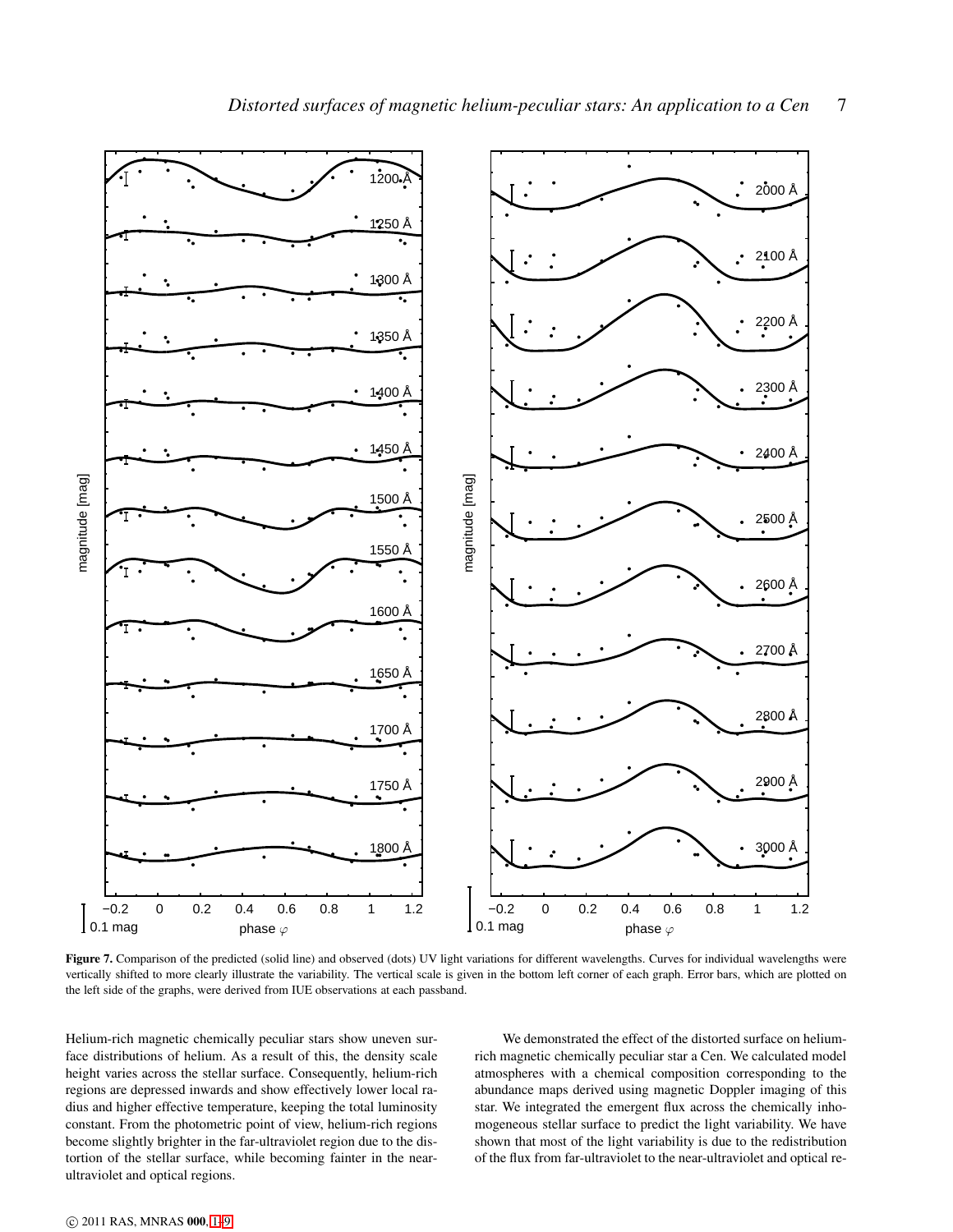

<span id="page-7-12"></span>Figure 8. Comparison of the predicted (black line) and observed (blue line) UV flux distribution for two rotational phases.

gions due to variable blanketing caused by iron line transitions and helium bound-free transitions.

The effect of surface distortion causes additional light variability with amplitudes of the order of millimagnitudes. It contributes to the light variability caused by variable blanketing and leads to improvement of the agreement between predicted and observed light curves in the optical region. However, the modification of the light curve caused by the surface distortion is smaller than the difference between predicted and observed light curves. Consequently, additional effects likely contribute to the observed light curve. The effect of distortion is negligible in the UV region, where the amplitude of the light variability is larger, and where the flux redistribution due to the abundance spots nicely reproduces the observed flux variations.

Although surface distortion is not a dominant effect for the light variability of chemically peculiar stars, it affects photometry with millimagnitude precision. Therefore, it is required to obtain good detailed agreement between simulated and observed light curves of helium rich chemically peculiar stars.

## ACKNOWLEDGEMENTS

The authors thank Drs. L. Huang and J. Silvester for providing us with the surface abundance maps. This work was supported by grant GA ČR 18-05665S. GAW acknowledges Discovery Grant support from the Natural Science and Engineering Research Council (NSERC) of Canada. Based on data collected by the BRITE Constellation satellite mission, designed, built, launched, operated and supported by the Austrian Research Promotion Agency (FFG), the University of Vienna, the Technical University of Graz, the University of Innsbruck, the Canadian Space Agency (CSA), the University of Toronto Institute for Aerospace Studies (UTIAS), the Foundation for Polish Science & Technology (FNiTP MNiSW), and National Science Centre (NCN). Access to computing and storage facilities owned by parties and projects contributing to the National Grid Infrastructure MetaCentrum provided under the program "Projects of Large Research, Development, and Innovations Infrastructures" (CESNET LM2015042) is greatly appreciated.

#### **REFERENCES**

- <span id="page-7-9"></span><span id="page-7-0"></span>Alecian, G., Stift, M. J., & Dorfi, E. A. 2011, MNRAS, 418, 986 Asplund M., Grevesse N., Sauval A. J., Scott P., 2009, ARA&A, 47, 481
- <span id="page-7-3"></span>Bogomazov A. I., Tutukov A. V., 2009, ARep, 53, 214
- <span id="page-7-4"></span>Bohlender, D.A., Rice, J., B., Hechler, P., 2010, A&A 520, 44
- <span id="page-7-7"></span>Borra, E. F., Landstreet, J. D., & Thompson, I. 1983, ApJS, 53, 151
- <span id="page-7-1"></span>Carrier F., North P., Udry S., Babel J., 2002, A&A, 394, 151
- <span id="page-7-5"></span>Catalano F. A., Leone F., 1996, A&A, 311, 230
- <span id="page-7-11"></span>Draper, P. W. 2004, SPLAT: A Spectral Analysis Tool, Starlink User Note 243 (University of Durham)
- <span id="page-7-6"></span>ESA 1997, The Hipparcos and Tycho Catalogs, SP–1200
- <span id="page-7-2"></span>Grunhut, J. H., Wade, G. A., Neiner, C., et al. 2017, MNRAS, 465, 2432
- <span id="page-7-8"></span>Hubeny, I. 1988, Comput. Phys. Commun., 52, 103
- <span id="page-7-10"></span>Hubeny, I., & Mihalas, D., 2014, Theory of Stellar Atmospheres (Princeton University Press, Princeton)